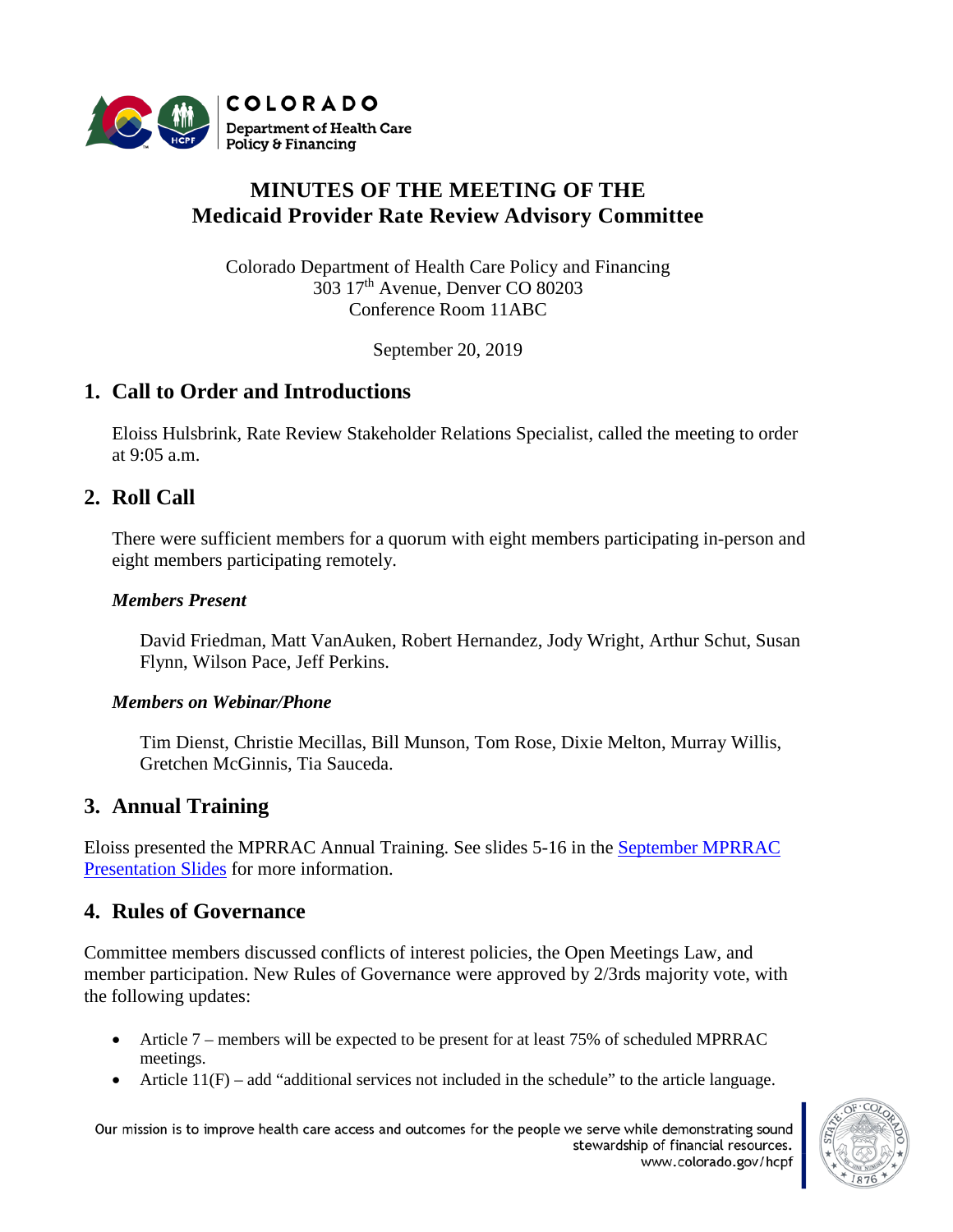## **5. 2019 Medicaid Provider Rate Review Recommendations**

### *Ambulatory Surgical Centers (ASCs)*

Department recommendations were shared with the committee. See slide 23 in the [September](https://www.colorado.gov/pacific/sites/default/files/MPRRAC%20PresentationSlides_20September2019_v2.pdf)  [MPRRAC Presentation](https://www.colorado.gov/pacific/sites/default/files/MPRRAC%20PresentationSlides_20September2019_v2.pdf) for more information.

A committee member asked if the list of codes the Department intends to open in ASCs will be made available to the public. Department staff responded that recommendation details included in the Department's budget request is confidential unless approved by the Joint Budget Committee (JBC). Committee discussion also addressed timelines for other ASC recommendations.

The committee voted unanimously to support the Department's ASC recommendations.

## *Fee-for-Service (FFS) Behavioral Health Services*

Department recommendations were shared with the committee. See slide 27 in the [September](https://www.colorado.gov/pacific/sites/default/files/MPRRAC%20PresentationSlides_20September2019_v2.pdf)  [MPRRAC Presentation](https://www.colorado.gov/pacific/sites/default/files/MPRRAC%20PresentationSlides_20September2019_v2.pdf) for more information.

The committee did not have any comments or feedback related to FFS behavioral health services.

The committee voted unanimously to support the Department's FFS behavioral health services recommendations.

## *Residential Child Care Facilities (RCCFs)*

Department recommendations were shared with the committee. See slide 31 in the [September](https://www.colorado.gov/pacific/sites/default/files/MPRRAC%20PresentationSlides_20September2019_v2.pdf)  [MPRRAC Presentation](https://www.colorado.gov/pacific/sites/default/files/MPRRAC%20PresentationSlides_20September2019_v2.pdf) for more information.

Committee discussion centered on the process for further evaluating the regulatory requirements for RCCF and PRTF co-location. The Department clarified that the recommendation addresses the current understanding of RCCF and PRTF providers, but that the Department needs a better understanding of the regulations in statute before potential statutory changes are recommended.

The committee voted unanimously to support the Department's RCCF recommendations.

### *Psychiatric Residential Treatment Facilities (PRTFs)*

Department recommendations were shared with the committee. See slide 35 in the September [MPRRAC Presentation](https://www.colorado.gov/pacific/sites/default/files/MPRRAC%20PresentationSlides_20September2019_v2.pdf) for more information.

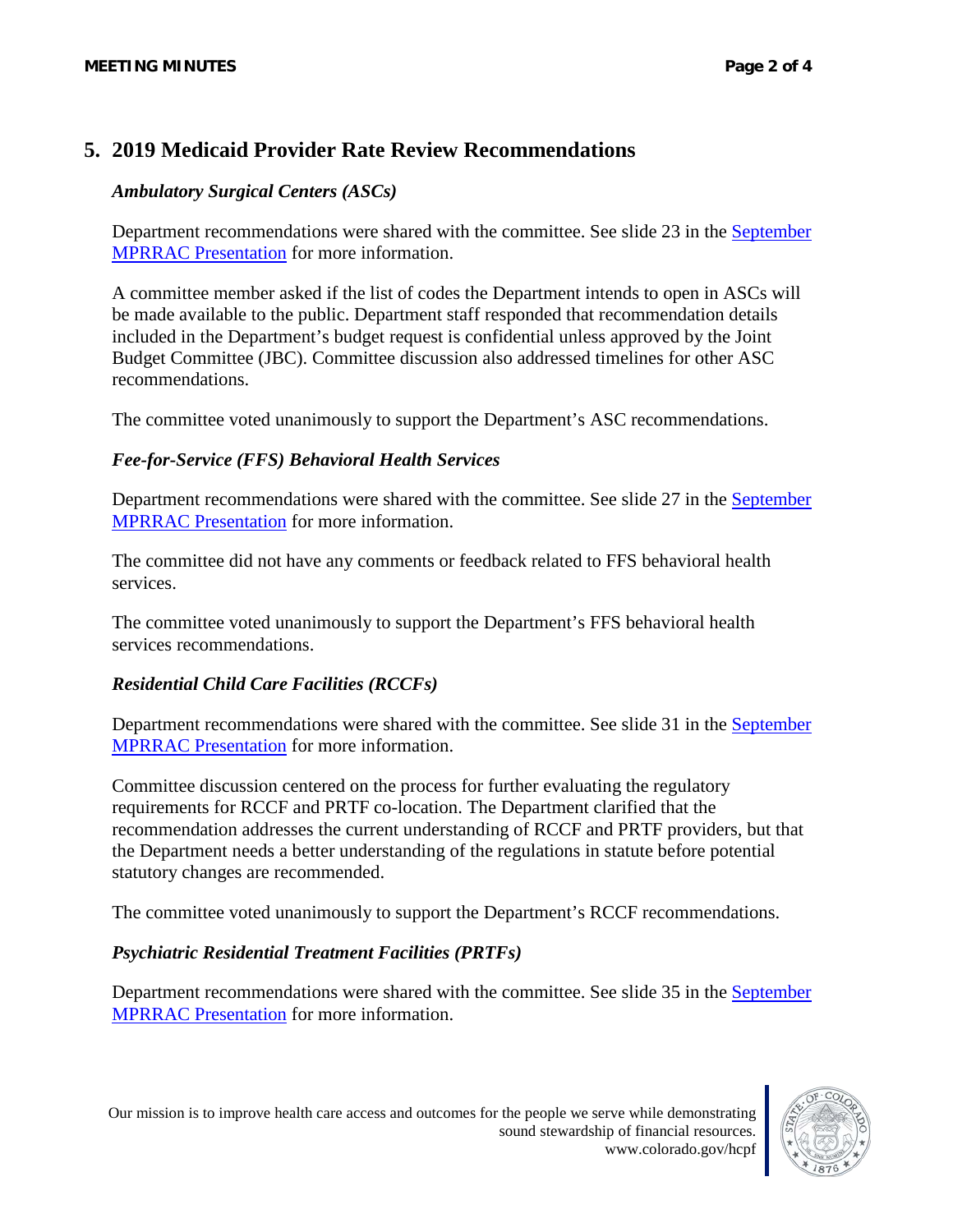Committee discussion centered on the nationwide initiative to keep utilization as low as possible for residential treatments.

The committee voted unanimously to support the Department's PRTF recommendations.

### *Special Connections Program Services*

Department historical rates data and recommendations were shared with the committee. See slide 40-41 in the [September MPRRAC Presentation](https://www.colorado.gov/pacific/sites/default/files/MPRRAC%20PresentationSlides_20September2019_v2.pdf) for more information.

Committee discussion centered around new legislation that has recently passed that will affect Special Connections Program services.

The committee voted unanimously to support the Department's Special Connections Program services recommendations.

### *Dialysis and End-Stage Renal Disease (ESRD) Treatment Services*

Department recommendations were shared with the committee. See slide 45 in the [September](https://www.colorado.gov/pacific/sites/default/files/MPRRAC%20PresentationSlides_20September2019_v2.pdf)  [MPRRAC Presentation](https://www.colorado.gov/pacific/sites/default/files/MPRRAC%20PresentationSlides_20September2019_v2.pdf) for more information.

Committee discussion centered around patients' eligibility for Medicare after 90 days of facility-based treatment or the first day of in-home dialysis.

The committee voted unanimously to support the Department's dialysis and ESRD treatment services recommendations.

### *Durable Medical Equipment (DME)*

Department recommendations were shared with the committee. See slide 49 in the [September](https://www.colorado.gov/pacific/sites/default/files/MPRRAC%20PresentationSlides_20September2019_v2.pdf)  [MPRRAC Presentation](https://www.colorado.gov/pacific/sites/default/files/MPRRAC%20PresentationSlides_20September2019_v2.pdf) for more information.

Doug Coleman, President of the Colorado Association for Medical Equipment Services (CAMES), made public comments to the committee, stating that DME providers are struggling due to the implementation of UPLs, especially in rural areas, such as Steamboat Springs.

Committee discussion centered on how to address the service component of DME repairs.

The committee voted unanimously to support the Department's DME recommendations. The committee also suggested adding a third recommendation to address the service component of DME.